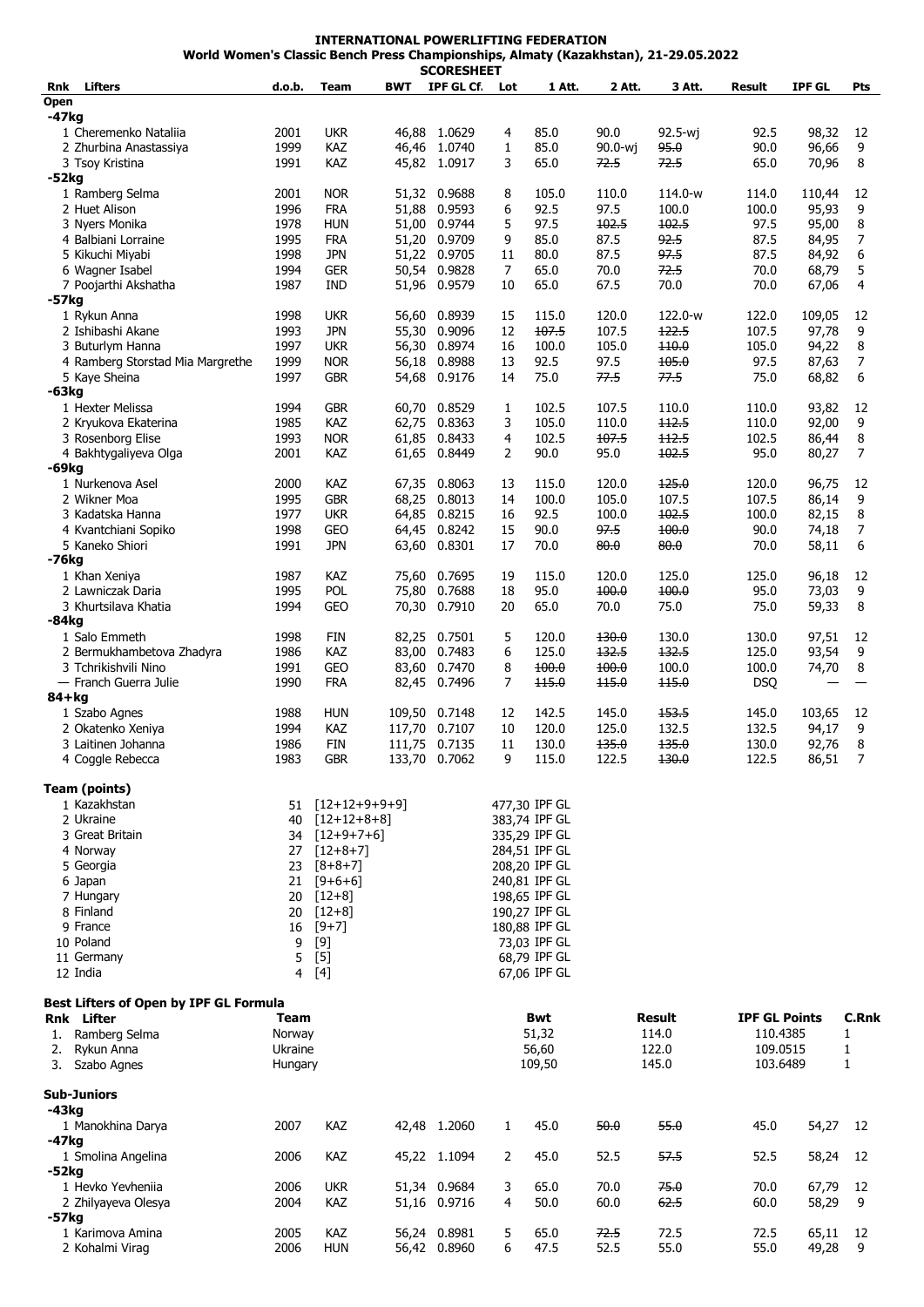| -63kg                                                   |                       |                              |       |                              |                |                               |              |               |                      |                |              |
|---------------------------------------------------------|-----------------------|------------------------------|-------|------------------------------|----------------|-------------------------------|--------------|---------------|----------------------|----------------|--------------|
| 1 Larkina Alyona                                        | 2004                  | KAZ                          |       | 61,90 0.8429                 | 7              | 45.0                          | 55.0         | 60.0          | 60.0                 | 50,57          | 12           |
| -69kg                                                   |                       |                              |       |                              |                |                               |              |               |                      |                |              |
| 1 Yunussaliyeva Shirin<br>-76kg                         | 2004                  | KAZ                          |       | 63,40 0.8315                 | 11             | 40.0                          | 47.5         | 50.0          | 50.0                 | 41,58          | 12           |
| 1 Jumabayeva Barno                                      | 2007                  | KAZ                          |       | 75,10 0.7712                 | 12             | 112.5-ws                      | 120.0-ws     | 130.0         | 120.0                | 92,55          | 12           |
| -84kg                                                   |                       |                              |       |                              |                |                               |              |               |                      |                |              |
| 1 Shestakova Yekaterina                                 | 2007                  | KAZ                          |       | 82,00 0.7507                 | 8              | 55.0                          | 60.0         | 65.0          | 65.0                 | 48,80          | 12           |
| 2 Besant Gracie                                         | 2007                  | <b>GBR</b>                   |       | 77,40 0.7635                 | 9              | 50.0                          | 55.0         | 65.0          | 55.0                 | 41,99          | 9            |
| 84+kg<br>1 Nasiriddiona Sarvinoz                        | 2006                  | KAZ                          |       | 108,75 0.7153                | 10             | 60.0                          | 70.0         | 75.0          | 70.0                 | 50,07          | 12           |
|                                                         |                       |                              |       |                              |                |                               |              |               |                      |                |              |
| Team (points)<br>1 Kazakhstan                           |                       |                              |       |                              |                |                               |              |               |                      |                |              |
| 2 Ukraine                                               | 60<br>12              | $[12+12+12+12+12]$<br>$[12]$ |       |                              |                | 320,75 IPF GL<br>67,79 IPF GL |              |               |                      |                |              |
| 3 Hungary                                               | 9                     | $[9]$                        |       |                              |                | 49,28 IPF GL                  |              |               |                      |                |              |
| 4 Great Britain                                         | 9                     | $[9]$                        |       |                              |                | 41,99 IPF GL                  |              |               |                      |                |              |
| Best Lifters of Subjuniors by IPF GL Formula            |                       |                              |       |                              |                |                               |              |               |                      |                |              |
| Rnk Lifter                                              | Team                  |                              |       |                              |                | Bwt                           |              | Result        | <b>IPF GL Points</b> |                | C.Rnk        |
| 1. Jumabayeva Barno                                     | Kazakhstan            |                              |       |                              | 75,10          |                               |              | 120.0         | 92.5471              |                | 1            |
| Hevko Yevheniia<br>2.                                   | Ukraine<br>Kazakhstan |                              |       |                              |                | 51,34                         | 70.0         |               | 67.7888              |                | $\mathbf{1}$ |
| 3.<br>Karimova Amina                                    |                       |                              |       |                              | 56,24          |                               | 72.5         |               | 65.1099              |                | 1            |
| <b>Juniors</b>                                          |                       |                              |       |                              |                |                               |              |               |                      |                |              |
| $-43kg$                                                 |                       |                              |       |                              |                |                               |              |               |                      |                |              |
| 1 Seitmullina Sara<br>-52kg                             | 2002                  | KAZ                          |       | 42,10 1.2219                 | $\mathbf{1}$   | 30.0                          | 35.0         | 35.0          | 35.0                 | 42,77          | 12           |
| 1 Gladkova Alena                                        | 2001                  | <b>KAZ</b>                   | 51,26 | 0.9698                       | 4              | 75.0                          | 80.0         | 85.0          | 85.0                 | 82,43          | 12           |
| 2 Gviniashvili Tiko                                     | 1999                  | GEO                          | 51,76 | 0.9613                       | 5              | 70.0                          | 75.0         | 82.5          | 70.0                 | 67,29          | 9            |
| 3 Shetty Siya Sharath                                   | 2003                  | <b>IND</b>                   | 51,48 | 0.9660                       | 3              | 42.5                          | 47.5         | 52.5          | 47.5                 | 45,88          | 8            |
| $-57kg$                                                 |                       | <b>KAZ</b>                   |       |                              |                |                               |              | 75.0          |                      |                |              |
| 1 Butenko Anastassiya<br>2 Nuriddinova Diana            | 2003<br>2001          | KAZ                          |       | 56,44 0.8957<br>52,56 0.9483 | 7<br>6         | 65.0<br>45.0                  | 70.0<br>55.0 | 60.0          | 75.0<br>55.0         | 67,18<br>52,16 | 12<br>9      |
| -63kg                                                   |                       |                              |       |                              |                |                               |              |               |                      |                |              |
| 1 Gudnyjardottir Alexandrea Ran                         | 1999                  | <b>ISL</b>                   |       | 61,60 0.8453                 | 3              | 95.0                          | 100.0        | 102.5         | 102.5                | 86,65          | 12           |
| 2 Dyachenko Taissiya                                    | 2000                  | KAZ                          | 62,50 | 0.8382                       | $\mathbf{1}$   | 92.5                          | 92.5         | 105.0         | 92.5                 | 77,54          | 9            |
| 3 Sumners Chanice                                       | 1999                  | <b>GBR</b>                   |       | 62,15 0.8409                 | 4              | 72.5                          | 72.5         | 75.0          | 72.5                 | 60,97          | 8            |
| 4 Matthews Natalie                                      | 2000                  | <b>GBR</b>                   |       | 61,95 0.8425                 | $\overline{2}$ | 65.0                          | 67.5         | 72.5          | 67.5                 | 56,87          | 7            |
| -69kg<br>1 Myhr Marthine                                | 1999                  | <b>NOR</b>                   |       | 68,85 0.7982                 | 8              | 102.5                         | 107.5        | $+10.0$       | 107.5                | 85,80          | 12           |
| 2 Abdyrova Nigara                                       | 2002                  | KAZ                          | 67,00 | 0.8082                       | 10             | 90.0                          | 100.0        | 107.5         | 100.0                | 80,82          | 9            |
| 3 Carlo Venizeia Annie                                  | 2000                  | <b>IND</b>                   |       | 68,00 0.8027                 | 9              | 70.0                          | 80.0         | 80.0          | 80.0                 | 64,21          | 8            |
| -76kg                                                   |                       |                              |       |                              |                |                               |              |               |                      |                |              |
| 1 Mautalen Laura                                        | 2000                  | <b>FRA</b>                   |       | 75,05 0.7714                 | 12             | 130.0-wj                      | 137.5-wj     | 141.5         | 141.5                | 109,15         | 12           |
| 2 Shatko Diana<br>$-84kg$                               | 2002                  | KAZ                          |       | 74,00 0.7753                 | 11             | 105.0                         | 105.0        | 107.5         | 107.5                | 83,34          | 9            |
| 1 Oskarsdottir Matthildur                               | 1999                  | <b>ISL</b>                   |       | 82,05 0.7506                 | 6              | 115.0                         | 120.0        | 125.0         | 125.0                | 93,82          | 12           |
| 2 Irawo Melina                                          | 2000                  | <b>GBR</b>                   |       | 81,35 0.7523                 | 5              | 105.0                         | 107.5        | 110.0         | 110.0                | 82,76          | 9            |
| $84 + kg$                                               |                       |                              |       |                              |                |                               |              |               |                      |                |              |
| 1 Meier Regina                                          | 1999                  | KAZ                          |       | 126,95 0.7077                | $\overline{7}$ | 90.0                          | 100.0        | 107.5         | 107.5                | 76,08          | 12           |
| <b>Team (points)</b>                                    |                       |                              |       |                              |                |                               |              |               |                      |                |              |
| 1 Kazakhstan                                            | 57                    | $[12+12+12+12+9]$            |       |                              |                | 351,80 IPF GL                 |              |               |                      |                |              |
| 2 Iceland                                               | 24                    | $[12+12]$                    |       |                              |                | 180,47 IPF GL                 |              |               |                      |                |              |
| 3 Great Britain                                         | 24                    | $[9+8+7]$                    |       |                              |                | 200,59 IPF GL                 |              |               |                      |                |              |
| 4 India                                                 |                       | $16 [8+8]$                   |       |                              |                | 110,10 IPF GL                 |              |               |                      |                |              |
| 5 France<br>6 Norway                                    | 12 <sup>2</sup>       | $[12]$<br>12 [12]            |       |                              |                | 109,15 IPF GL<br>85,80 IPF GL |              |               |                      |                |              |
| 7 Georgia                                               | 9                     | $[9]$                        |       |                              |                | 67,29 IPF GL                  |              |               |                      |                |              |
|                                                         |                       |                              |       |                              |                |                               |              |               |                      |                |              |
| Best Lifters of Juniors by IPF GL Formula<br>Rnk Lifter | Team                  |                              |       |                              |                | Bwt                           |              | Result        | <b>IPF GL Points</b> |                | C.Rnk        |
| Mautalen Laura<br>1.                                    | France                |                              |       |                              |                | 75,05                         |              | 141.5         | 109.1539             |                | 1            |
| 2.<br>Oskarsdottir Matthildur                           | Iceland               |                              |       |                              |                | 82,05                         |              | 125.0         | 93.8233              |                | 1            |
| 3. Gudnyjardottir Alexandrea Ran                        | Iceland               |                              |       |                              |                | 61,60                         |              | 102.5         | 86.6466              |                | 1            |
| <b>Masters 1</b>                                        |                       |                              |       |                              |                |                               |              |               |                      |                |              |
| -47kg                                                   |                       |                              |       |                              |                |                               |              |               |                      |                |              |
| 1 Tskhay Natalya                                        | 1975                  | KAZ                          |       | 45,90 1.0894                 | $\mathbf{1}$   | 45.0                          | 50.0         | 55.0          | 50.0                 | 54,47          | 12           |
| 2 Dak Inna                                              | 1980                  | KAZ                          |       | 46,84 1.0639                 | $\overline{2}$ | 37.5                          | 40.0         | 42.5          | 40.0                 | 42,56          | 9            |
| -52kg                                                   |                       |                              |       |                              |                |                               |              |               |                      |                |              |
| 1 Goryaeva Alexandra                                    | 1981                  | KAZ                          |       | 47,56 1.0459                 | 7              | 32.5                          | 35.0         | 37.5          | 37.5                 | 39,22          | 12           |
| -57kg                                                   |                       |                              |       |                              |                |                               |              |               |                      |                |              |
| 1 Iwamoto Sachiko<br>2 Clough Faith                     | 1973<br>1982          | <b>JPN</b><br><b>USA</b>     |       | 54,94 0.9142<br>56,62 0.8936 | 11<br>12       | 90.0<br>55.0                  | 90.0<br>65.0 | 103.0<br>65.0 | 103.0<br>65.0        | 94,16<br>58,09 | 12<br>9      |
| $-63kg$                                                 |                       |                              |       |                              |                |                               |              |               |                      |                |              |
| 1 Malyugina Nadejda                                     | 1979                  | <b>UZB</b>                   |       | 59,68 0.8620                 | 19             | 75.0                          | 80.0         | 85.0          | 85.0                 | 73,27          | 12           |
| 2 Koninki Niina                                         | 1981                  | FIN                          |       | 60,35 0.8559                 | 18             | 85.0                          | 87.5         | 87.5          | 85.0                 | 72,76          | 9            |
| 3 Possehl Zaneta                                        | 1977                  | <b>GER</b>                   |       | 62,35 0.8394                 | 17             | 70.0                          | 72.5         | 75.0          | 72.5                 | 60,85          | 8            |
| 4 Meunier Melisa                                        | 1975                  | <b>FRA</b>                   |       | 60,10 0.8582                 | 20             | 65.0                          | 67.5         | 70.0          | 67.5                 | 57,93          | 7            |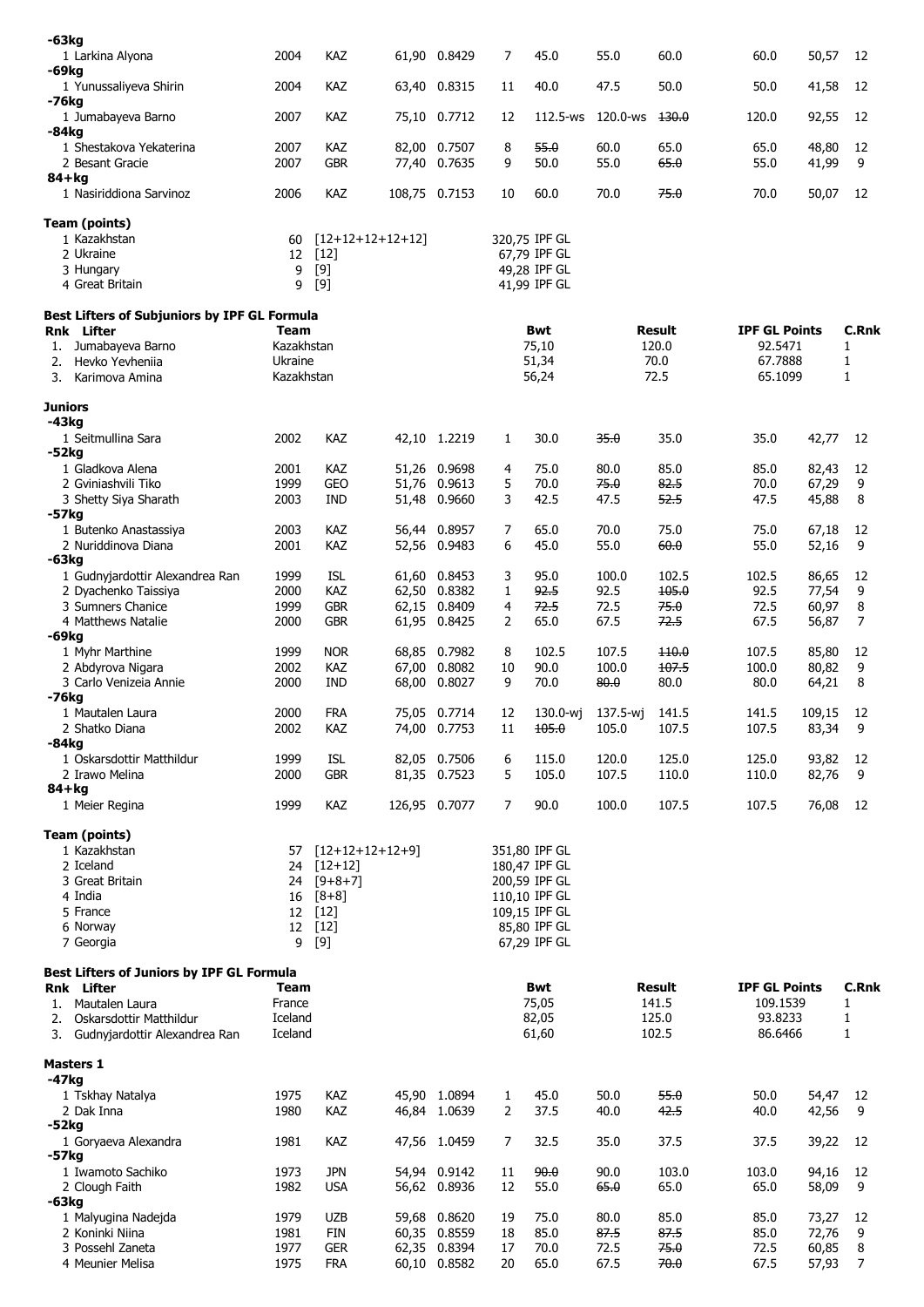| -69kg     |                                             |              |                          |       |                              |              |                              |              |              |                      |                |              |  |
|-----------|---------------------------------------------|--------------|--------------------------|-------|------------------------------|--------------|------------------------------|--------------|--------------|----------------------|----------------|--------------|--|
|           | 1 Suomela Pauliina                          | 1976         | <b>FIN</b>               |       | 67,00 0.8082                 | 14           | 90.0                         | 92.5         | 97.5         | 92.5                 | 74,76          | 12           |  |
|           | 2 Ruuhivirta Nina<br>3 Lessing Vanessa      | 1977<br>1978 | <b>FIN</b><br><b>RSA</b> |       | 68,05 0.8024<br>66,30 0.8124 | 15<br>13     | 90.0<br>65.0                 | 92.5<br>67.5 | 97.5<br>70.0 | 92.5<br>70.0         | 74,22<br>56,87 | 9<br>8       |  |
|           | 4 Zhumasheva Svetlana                       | 1981         | KAZ                      |       | 69,00 0.7974                 | 12           | 50.0                         | 55.0         | 70.0         | 55.0                 | 43,86          | 7            |  |
| -76kg     |                                             |              |                          |       |                              |              |                              |              |              |                      |                |              |  |
|           | 1 Costa Iolanda                             | 1977         | <b>BRA</b>               |       | 75,45 0.7700                 | 19           | 110.0                        | 115.0        | 117.5        | 115.0                | 88,55          | 12           |  |
|           | 2 Pollen Eilen                              | 1981         | <b>NOR</b>               |       | 74,60 0.7730                 | 18           | 100.0                        | 105.0        | 107.5        | 105.0                | 81,17          | 9            |  |
| -84kg     | 3 Kilyabayeva Nurgul                        | 1981         | KAZ                      |       | 73,90 0.7757                 | 20           | 50.0                         | 55.0         | 57.5         | 55.0                 | 42,66          | 8            |  |
|           | 1 Voho Tiina                                | 1973         | FIN                      |       | 77,15 0.7643                 | 3            | 95.0                         | 100.0        | 107.5        | 100.0                | 76,43          | 12           |  |
|           | 2 Hyde Lucy                                 | 1979         | <b>GBR</b>               | 82,20 | 0.7502                       | 4            | 80.0                         | 85.0         | 87.5         | 87.5                 | 65,64          | 9            |  |
|           | 3 Kissykova Aigul                           | 1982         | KAZ                      |       | 81,75 0.7513                 | 2            | 35.0                         | 42.5         | 47.5         | 42.5                 | 31,93          | 8            |  |
| 84+kg     |                                             |              |                          |       |                              |              |                              |              |              |                      |                |              |  |
|           | 1 Altaibaeva Marina                         | 1973         | KAZ                      |       | 116,20 0.7114                | 7            | 50.0                         | 55.0         | 55.0         | 50.0                 | 35,57          | 12           |  |
|           | Team (points)                               |              |                          |       |                              |              |                              |              |              |                      |                |              |  |
|           | 1 Kazakhstan                                | 53           | $[12+12+12+9+8]$         |       |                              |              | 214,48 IPF GL                |              |              |                      |                |              |  |
|           | 2 Finland                                   | 42           | $[12+12+9+9]$            |       |                              |              | 298,17 IPF GL                |              |              |                      |                |              |  |
|           | 3 Japan                                     | 12           | $[12]$                   |       |                              |              | 94,16 IPF GL                 |              |              |                      |                |              |  |
|           | 4 Brazil                                    | 12           | $[12]$                   |       |                              |              | 88,55 IPF GL                 |              |              |                      |                |              |  |
|           | 5 Uzbekistan                                | 12           | $[12]$                   |       |                              |              | 73,27 IPF GL                 |              |              |                      |                |              |  |
|           | 6 Norway<br>7 Great Britain                 | 9            | $[9]$                    |       |                              |              | 81,17 IPF GL<br>65,64 IPF GL |              |              |                      |                |              |  |
|           | 8 U.S.America                               | 9<br>9       | $[9]$<br>$[9]$           |       |                              |              | 58,09 IPF GL                 |              |              |                      |                |              |  |
|           | 9 Germany                                   | 8            | [8]                      |       |                              |              | 60,85 IPF GL                 |              |              |                      |                |              |  |
|           | 10 South Africa                             | 8            | [8]                      |       |                              |              | 56.87 IPF GL                 |              |              |                      |                |              |  |
|           | 11 France                                   | 7            | $[7]$                    |       |                              |              | 57,93 IPF GL                 |              |              |                      |                |              |  |
|           |                                             |              |                          |       |                              |              |                              |              |              |                      |                |              |  |
|           | Best Lifters of Masters 1 by IPF GL Formula | Team         |                          |       |                              |              | Bwt                          |              | Result       | <b>IPF GL Points</b> |                | <b>C.Rnk</b> |  |
| 1.        | <b>Rnk</b> Lifter<br>Iwamoto Sachiko        | Japan        |                          |       |                              |              | 54,94                        |              | 103.0        | 94.1644              |                | 1            |  |
| 2.        | Costa Iolanda                               | Brazil       |                          |       |                              |              | 75,45                        |              | 115.0        | 88.5484              |                | 1            |  |
| 3.        | Pollen Eilen                                | Norway       |                          |       |                              |              | 74,60                        | 105.0        |              | 81.1694              |                | 2            |  |
|           |                                             |              |                          |       |                              |              |                              |              |              |                      |                |              |  |
| -52kg     | <b>Masters 2</b>                            |              |                          |       |                              |              |                              |              |              |                      |                |              |  |
|           | 1 K L Nicey                                 | 1968         | IND                      |       | 50,50 0.9835                 | 6            | 25.0                         | 30.0         | 32.5         | 30.0                 | 29,51          | 12           |  |
| -57kg     |                                             |              |                          |       |                              |              |                              |              |              |                      |                |              |  |
|           | 1 Takemoto Sae                              | 1969         | JPN                      |       | 54,02 0.9266                 | 10           | 70.0                         | 75.0         | 77.5         | 77.5                 | 71,81          | 12           |  |
|           | 2 Cabos Marie                               | 1967         | <b>FRA</b>               |       | 56,24 0.8981                 | 9            | 70.0                         | 75.0         | 77.5         | 70.0                 | 62,86          | 9            |  |
| -63kg     |                                             |              |                          |       | 61,80 0.8437                 |              |                              |              |              |                      |                |              |  |
|           | 1 Oksanen Sanna<br>2 Gordon Maureen         | 1971<br>1964 | FIN<br><b>GBR</b>        |       | 61,70 0.8445                 | 14<br>15     | 72.5<br>65.0                 | 77.5<br>67.5 | 77.5<br>72.5 | 77.5<br>72.5         | 65,39<br>61,23 | 12<br>9      |  |
|           | 3 Shergold Rita                             | 1965         | <b>GBR</b>               |       | 59,92 0.8598                 | 16           | 57.5                         | 62.5         | 62.5         | 62.5                 | 53,74          | 8            |  |
| -69kg     |                                             |              |                          |       |                              |              |                              |              |              |                      |                |              |  |
|           | 1 Leccese Florence                          | 1969         | <b>FRA</b>               |       | 63,30 0.8322                 | 11           | 67.5                         | 72.5         | 75.0         | 72.5                 | 60,34          | 12           |  |
|           | 2 Uotila Tiina                              | 1972         | <b>FIN</b>               |       | 65,50 0.8173                 | 10           | 60.0                         | 65.0         | 70.0         | 65.0                 | 53,13          | 9            |  |
|           | 3 Kalathil Sreeja                           | 1968         | IND                      |       | 66,55 0.8109                 | 9            | 30.0                         | 35.0         | 37.5         | 37.5                 | 30,41          | 8            |  |
| -76kg     |                                             |              |                          |       |                              |              |                              |              |              |                      |                |              |  |
|           | 1 Kalinina Alexandra                        | 1968         | KAZ<br><b>JPN</b>        |       | 72,50 0.7813                 | 16<br>17     | 102.5                        | 108.0-w2     | 115.0        | 108.0                | 84,38          | 12<br>9      |  |
| $-84kg$   | 2 Tokutake Megumi                           | 1964         |                          |       | 74,40 0.7738                 |              | 97.5                         | 105.0        | 108.5        | 97.5                 | 75,44          |              |  |
|           | 1 Mueller-Freye Karina                      | 1970         | <b>GER</b>               |       | 82,75 0.7489                 | $\mathbf{1}$ | 70.0                         | 75.0         | 77.5         | 75.0                 | 56,17          | 12           |  |
| $84 + kg$ |                                             |              |                          |       |                              |              |                              |              |              |                      |                |              |  |
|           | 1 Whiteley Joanne                           | 1970         | <b>GBR</b>               |       | 123,35 0.7087                | 6            | 85.0                         | 90.0         | 92.5         | 92.5                 | 65,56          | 12           |  |
|           | Team (points)                               |              |                          |       |                              |              |                              |              |              |                      |                |              |  |
|           | 1 Great Britain                             | 29           | $[12+9+8]$               |       |                              |              | 180,52 IPF GL                |              |              |                      |                |              |  |
|           | 2 Japan                                     | 21           | $[12+9]$                 |       |                              |              | 147,26 IPF GL                |              |              |                      |                |              |  |
|           | 3 France                                    |              | $21 [12+9]$              |       |                              |              | 123,20 IPF GL                |              |              |                      |                |              |  |
|           | 4 Finland                                   |              | $21 [12+9]$              |       |                              |              | 118,51 IPF GL                |              |              |                      |                |              |  |
|           | 5 India                                     |              | 20 [12+8]                |       |                              |              | 59,91 IPF GL                 |              |              |                      |                |              |  |
|           | 6 Kazakhstan                                |              | 12 [12]                  |       |                              |              | 84,38 IPF GL                 |              |              |                      |                |              |  |
|           | 7 Germany                                   |              | 12 [12]                  |       |                              |              | 56,17 IPF GL                 |              |              |                      |                |              |  |
|           | Best Lifters of Masters 2 by IPF GL Formula |              |                          |       |                              |              |                              |              |              |                      |                |              |  |
|           | Rnk Lifter                                  | Team         |                          |       |                              |              | Bwt                          |              | Result       | <b>IPF GL Points</b> |                | <b>C.Rnk</b> |  |
|           | 1. Kalinina Alexandra                       | Kazakhstan   |                          |       |                              |              | 72,50                        |              | 108.0        | 84.3759              |                | 1            |  |
|           | 2. Tokutake Megumi                          | Japan        |                          |       |                              |              | 74,40                        |              | 97.5         | 75.4438              |                | 2            |  |
|           | 3. Takemoto Sae                             | Japan        |                          |       |                              |              | 54,02                        |              | 77.5         | 71.8148              |                | 1            |  |
|           | <b>Masters 3</b>                            |              |                          |       |                              |              |                              |              |              |                      |                |              |  |
| $-52kg$   |                                             |              |                          |       |                              |              |                              |              |              |                      |                |              |  |
|           | 1 Schraft Heidi                             | 1961         | CAN                      |       | 49,16 1.0099                 | 5            | 42.5                         | 47.5         | 52.5         | 47.5                 | 47,97          | 12           |  |
| $-57kg$   |                                             |              |                          |       |                              |              |                              |              |              |                      |                |              |  |
| -63kg     | 1 Koshanova Bakhytgul                       | 1960         | KAZ                      |       | 56,34 0.8969                 | 8            | 35.0                         | 40.0         | 45.0         | 45.0                 | 40,36          | 12           |  |
|           | 1 Herbin Evelyne                            | 1956         | <b>FRA</b>               |       | 62,50 0.8382                 | 13           | 62.5                         | 67.5         | 70.0         | 67.5                 | 56,58          | 12           |  |
| $-69kg$   |                                             |              |                          |       |                              |              |                              |              |              |                      |                |              |  |
|           | 1 Maciejewski Patricia                      | 1961         | <b>FRA</b>               |       | 68,05 0.8024                 | 8            | 75.0                         | 80.0-w3      | 81.0-w3      | 81.0                 | 64,99 12       |              |  |